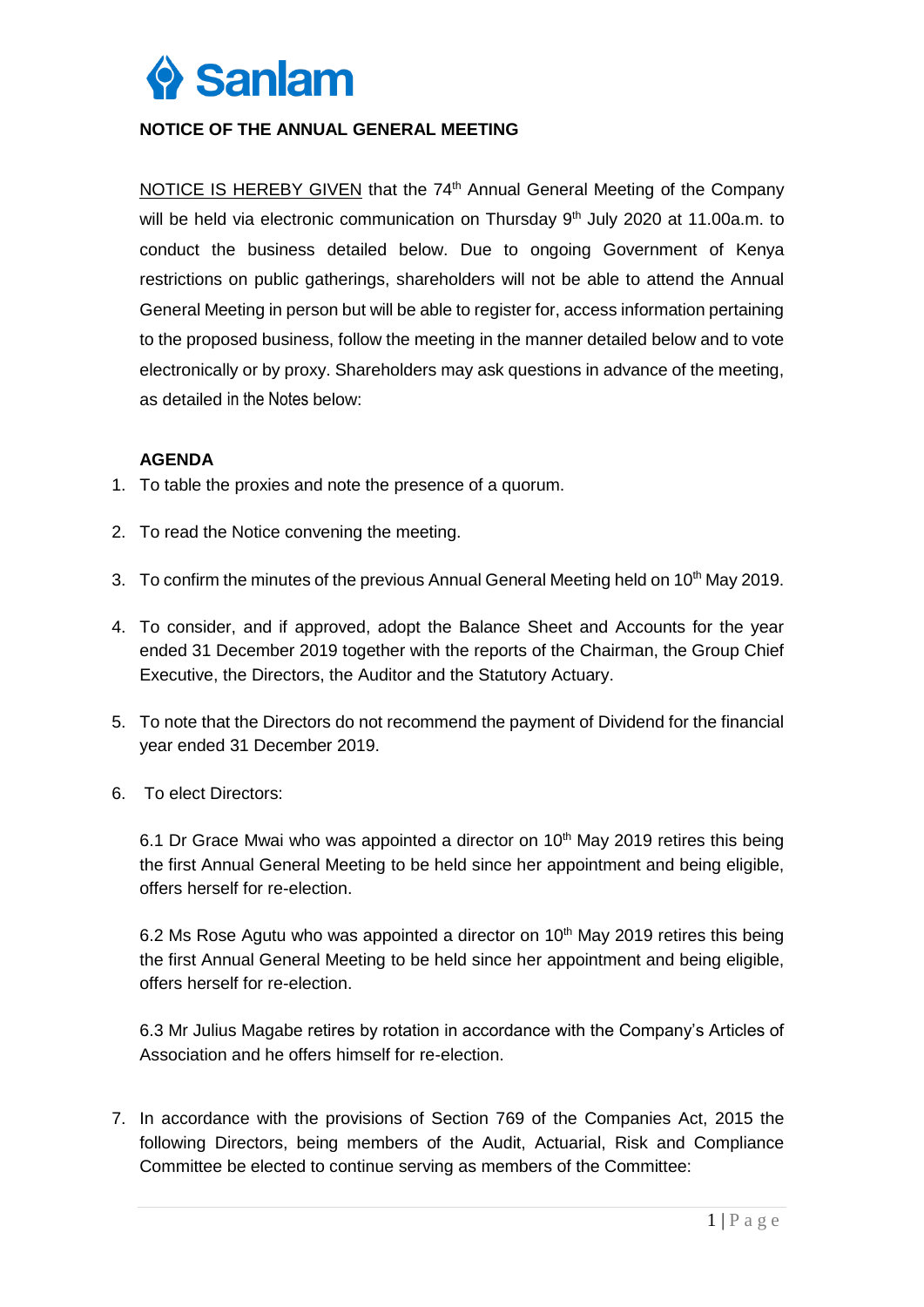

- a) Freda Britz (Chair Person)
- b) Nelius Bezuidenhout
- c) Julius Magabe
- d) Cornie Foord
- e) Rose Agutu
- 8. To approve the Directors' remuneration.
- 9. To note that the auditors, PricewaterhouseCoopers LLP will continue in office in accordance with Section 721(2) of the Companies Act No. 17 of 2015 until the conclusion of the next Annual General Meeting and to authorise the Directors to fix their remuneration.
- 10. To transact any other business with the permission of the Chair for which 48 hours' notice had been given to the Company Secretary at the registered office of the Company.

## **By Order of the Board**

**Emma Wachira Group Company Secretary Date: 15th June 2020**

Note:

- 1. In view of the ongoing Coronavirus 2019 (COVID-19) pandemic and the related Public Health Regulations and directives passed by the Government of Kenya precluding inter alia public gatherings, it is impracticable, as contemplated under section 280 of the Companies Act 2015, for Sanlam Kenya Plc to hold a physical Annual General Meeting (**AGM**) in the manner prescribed in its Articles of Association.
- 2. On 29 April 2020, the High Court of Kenya in Miscellaneous Application No. E680 of 2020, made under the provisions of Section 280 of the Companies Act, 2015 (the **Companies Act**) issued an order granting special dispensation to any company listed on the Nairobi Securities Exchange to convene and conduct a general meeting via electronic means subject to receipt of a No Objection from the Capital Markets Authority (**CMA**).
- 3. Sanlam Kenya Plc has convened and is conducting this virtual annual general meeting following receipt of a No Objection from the CMA.
- 4. Shareholders wishing to participate in the meeting should register for the AGM by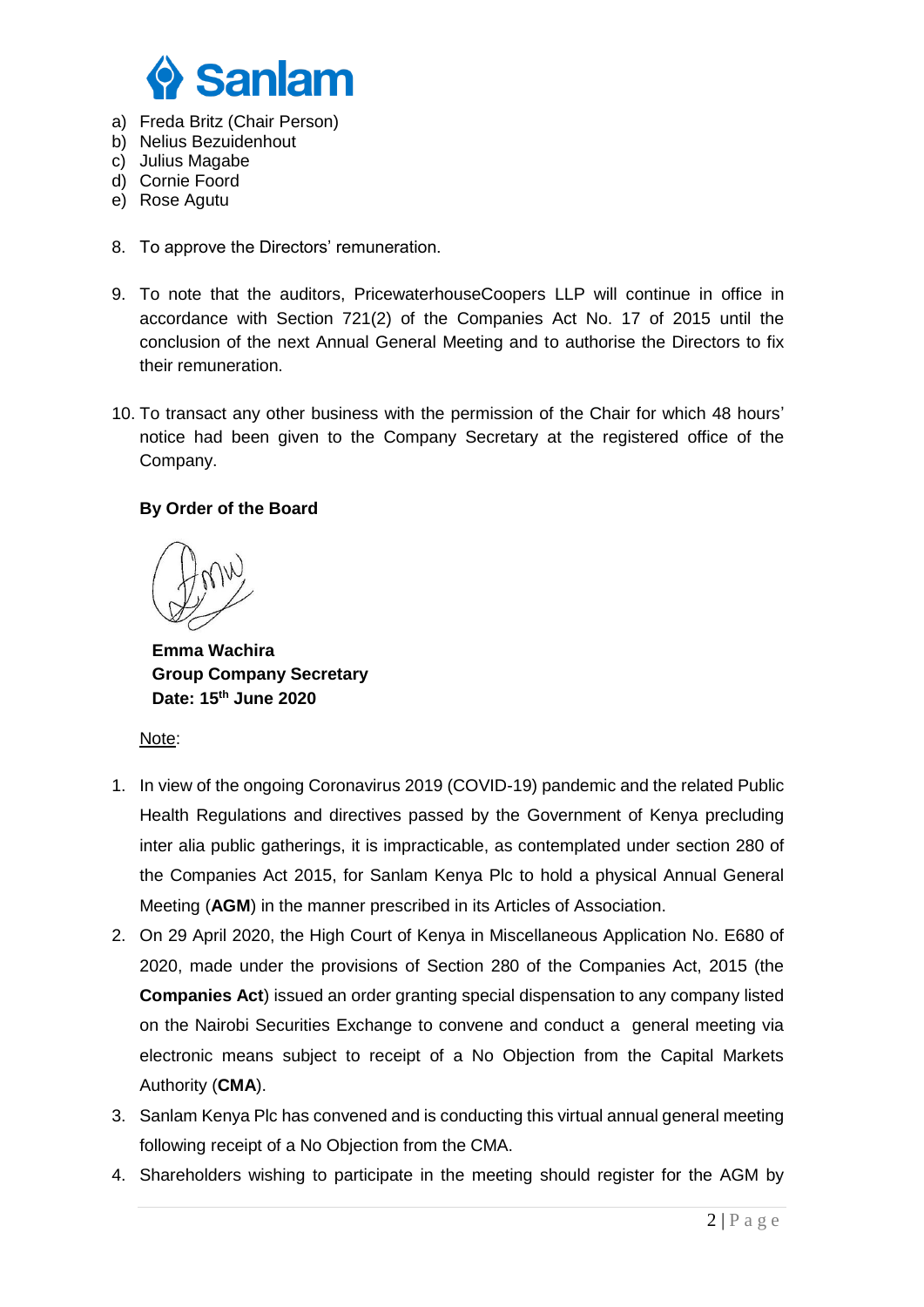

dialling \*483\* 810# on their Safaricom mobile telephone or on their Airtel & Telkom mobile telephone and following the various prompts regarding the registration process. Shareholders will incur KES 1 on Safaricom and Telkom and KES 3 on Airtel for such registration. A Shareholder domiciled outside of Kenya can send an email to Image Registrars via HYPERLINK info@image.co.ke providing their details i.e Name, Passport/ID no.and Mobile telephone number requesting to be registered. Image registrars shall register the shareholder and send them an email notification once registered.

- 5. In order to complete the registration process, shareholders will need to have their ID/Passport Numbers which were used to purchase their shares and their CDSC Account Number at hand. For assistance shareholders should dial the following helpline number: 0709 170 000 from 9:00 a.m. to 3:00 p.m. from Monday to Friday. Any shareholder outside Kenya should dial the helpline number to be assisted to register.
- 6. Registration for the AGM opens on  $16<sup>th</sup>$  June 2020 at 9:00 am and will close on  $6<sup>th</sup>$  July 2020 at 4.00p.m. Shareholders will not be able to register after  $6<sup>th</sup>$  July 2020 at 4.00 p.m.
- 7. In accordance with Section 283 (2) (c) of the Companies Act, the following documents may be viewed on the Company's website<https://www.sanlam.com/kenya> (i) a copy of this Notice and the proxy form; (ii) the Company's audited financial statements for the year 2019; (iii) a copy of the High Court Order in Miscellaneous Application No. E680 of 2020; and (iv) a copy of the No Objection issued by the CMA.
- 8. A shareholder entitled to attend and vote at the meeting and who is unable to attend electronically is still entitled to appoint a proxy to attend and vote on his behalf. A proxy need not be a shareholder of the Company. To be valid, a proxy form, which is available from the Company's head office or the Share Registrar's offices, must be completed and signed by the shareholder or the duly authorised attorney of the shareholder and must be either emailed to [sanlamagm@image.co.ke](mailto:sanlamagm@image.co.ke) or lodged at the offices of the Company's Share Registrar's Image Registrars, 5th Floor, Absa Towers (formerly Barclays Plaza), Loita Street, Kenya so at to arrive not later than 11.00 a.m. on  $7<sup>th</sup>$  July 2020. A proxy form is attached to this Notice and is available on the Company's website via this link: [https://www.sanlam.com/kenya.](https://www.sanlam.com/kenya) Physical copies of the proxy form are also available at the following address: Image Registrars Limited offices, 5th Floor Absa Towers (formerly Barclays Plaza), Loita Street.
- 9. Any person appointed as a proxy should submit his/her mobile telephone number to the Image Registrars no later than 7th July 2020 at 11.00a.m.. Any proxy registration